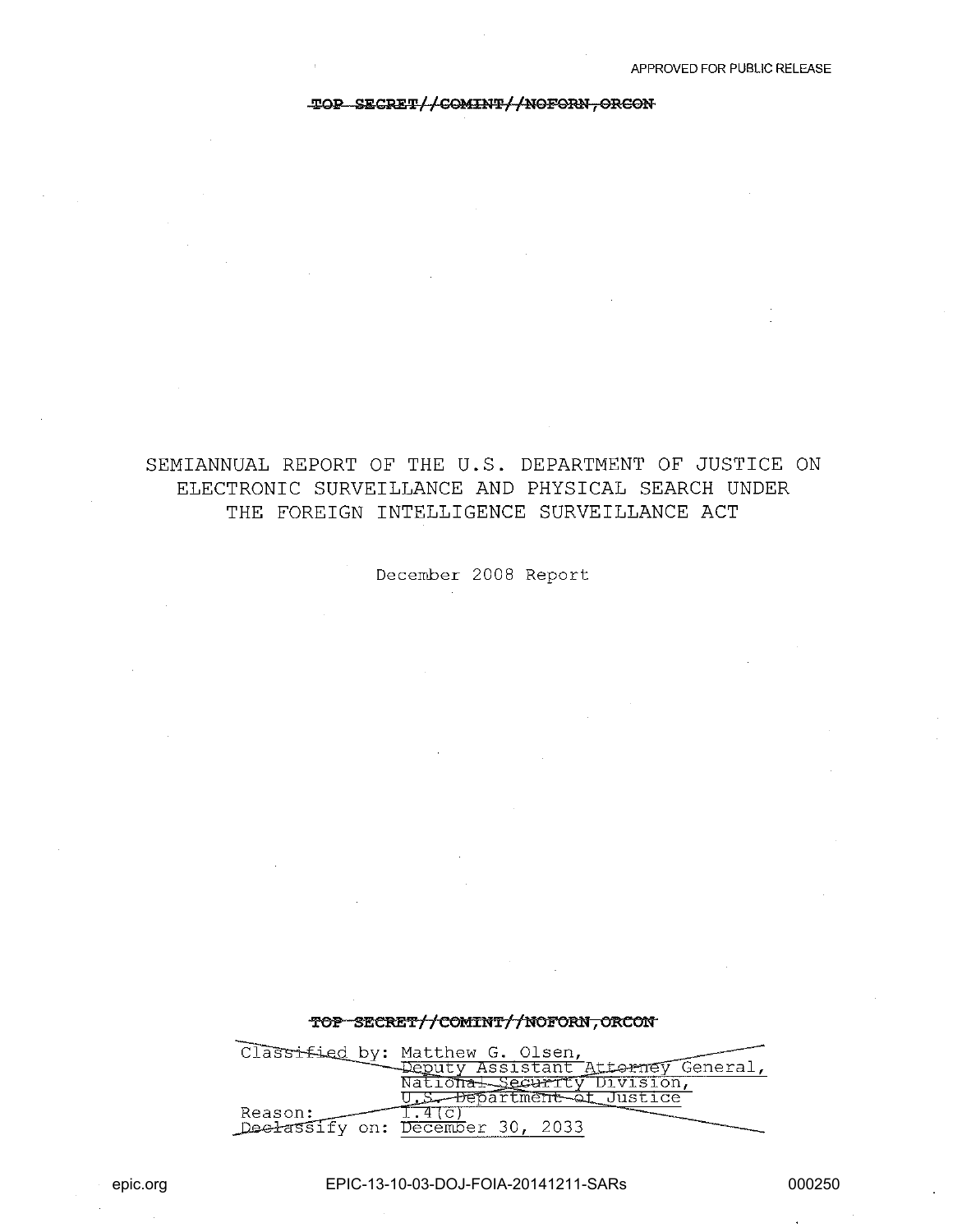#### SECTION 1: INTRODUCTION (U)

This report is submitted pursuant to Sections 108(a), 306, 406, and 502 of the Foreign Intelligence Surveillance Act of 1978 (FISA or the Act), as amended, 50 U.S.C. §§ 1801-1811, 1821-1829, 1841-1846, 1861-1862. It includes information concerning electronic surveillance, physical searches, pen register/trap and trace surveillance, and requests for access to certain business records for foreign intelligence purposes conducted under the Act by the Federal Bureau of Investigation (FBI), the National Security Agency (NSA) , and/or the Central Intelligence Agency (CIA) during the period January 1, 2008 through June 30, 2008.<sup>1</sup> Consistent with the Department of Justice's efforts to keep the Congress fully informed of FISA activities in a manner consistent with the national security, this report contains information beyond that required by the statutory provisions set forth above. In addition to submitting this semiannual report, the Intelligence Community and the Department provide information to the Congress concerning significant intelligence activities conducted under eshedrhing sightlicant incertigence accruities conducted and the FISA in a manner consistent with the National Security Act of 1947, as amended.  $-4757$ 

Out of scope/non·responsive

#### Out of scope/non-responsive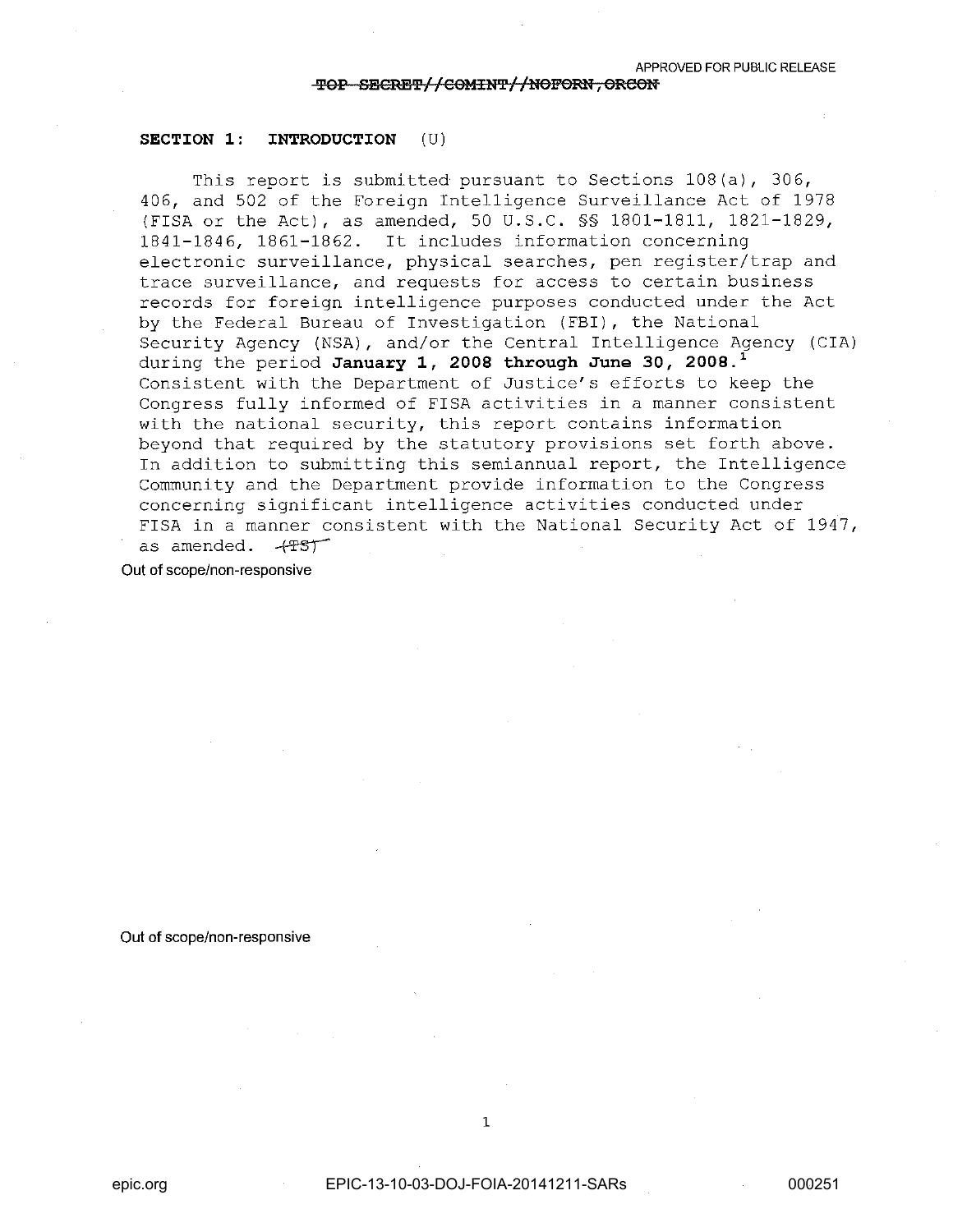#### TOP SECRET//COMINT//NOFORN, ORCON-

### Out of scope/non-responsive

Out of scope/non-responsive

<sup>11</sup> Some of the individuals listed below, however, may be current targets of Court-authorized pen register/trap and trace surveillance. (U)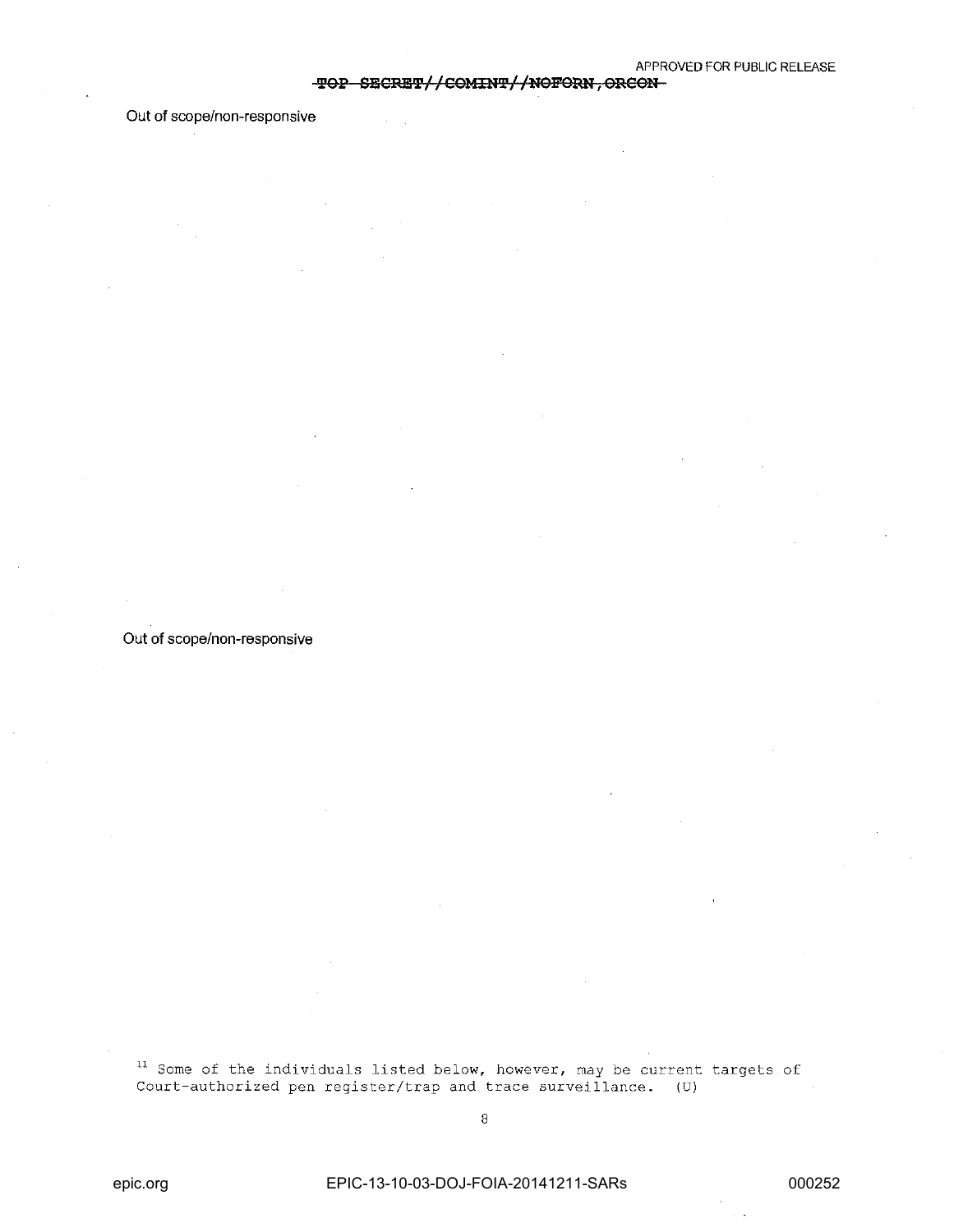~Ol? S'ElCRE~//COMIN~//NOFoml, **ORCON** 

Out of scope/non-responsive

### **D. Emergency E1ectronic Survei11ance or Physica1 Search** (U)

During this reporting period, the Attorney General<sup>15</sup> authorized emergency electronic surveillance, physical search, and/or pen register/trap and trace surveillance pursuant to 50 U.S.C. §§ 1805(f),  $1824(e)$ , or  $1843(a)-(b)$ , 189 times.<sup>16</sup> These

ut of scope/non-responsive

<sup>15</sup>**FISA defines the "Attorney General" to mean the Attorney General, the Deputy Attorney General, Acting Attorney General, or Assistant Attorney**  General for National Security. 50 U.S.C. \$ 1801(g). (U)

(b)(1)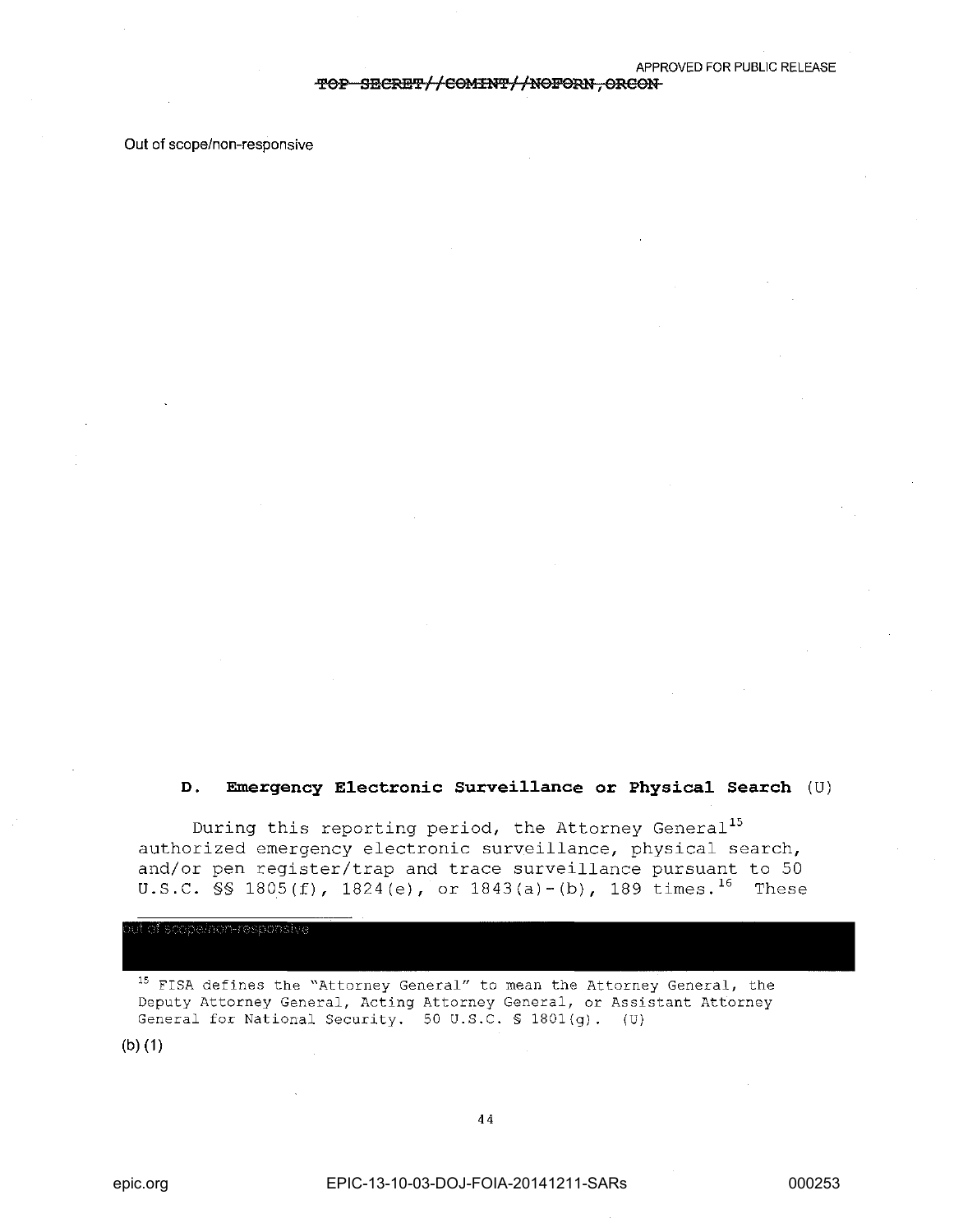#### **TOP SECRET//COMINT//NOFORN, ORCON**

emergency authorizations resulted in Out of scope/non-responsive

and two (2) applications for pen register/trap and trace surveillance.<sup>17</sup> Applications or other appropriate pleadings were filed with the FISC within 72 hours of each emergency authorization. The FISC approved all of the applications and/or accepted the other pleadings.  $+8$ )



| $10(7)$ (E)                 |  | <b>JAPA</b> |  |
|-----------------------------|--|-------------|--|
| out of scope/non-responsive |  |             |  |
|                             |  |             |  |
|                             |  |             |  |

45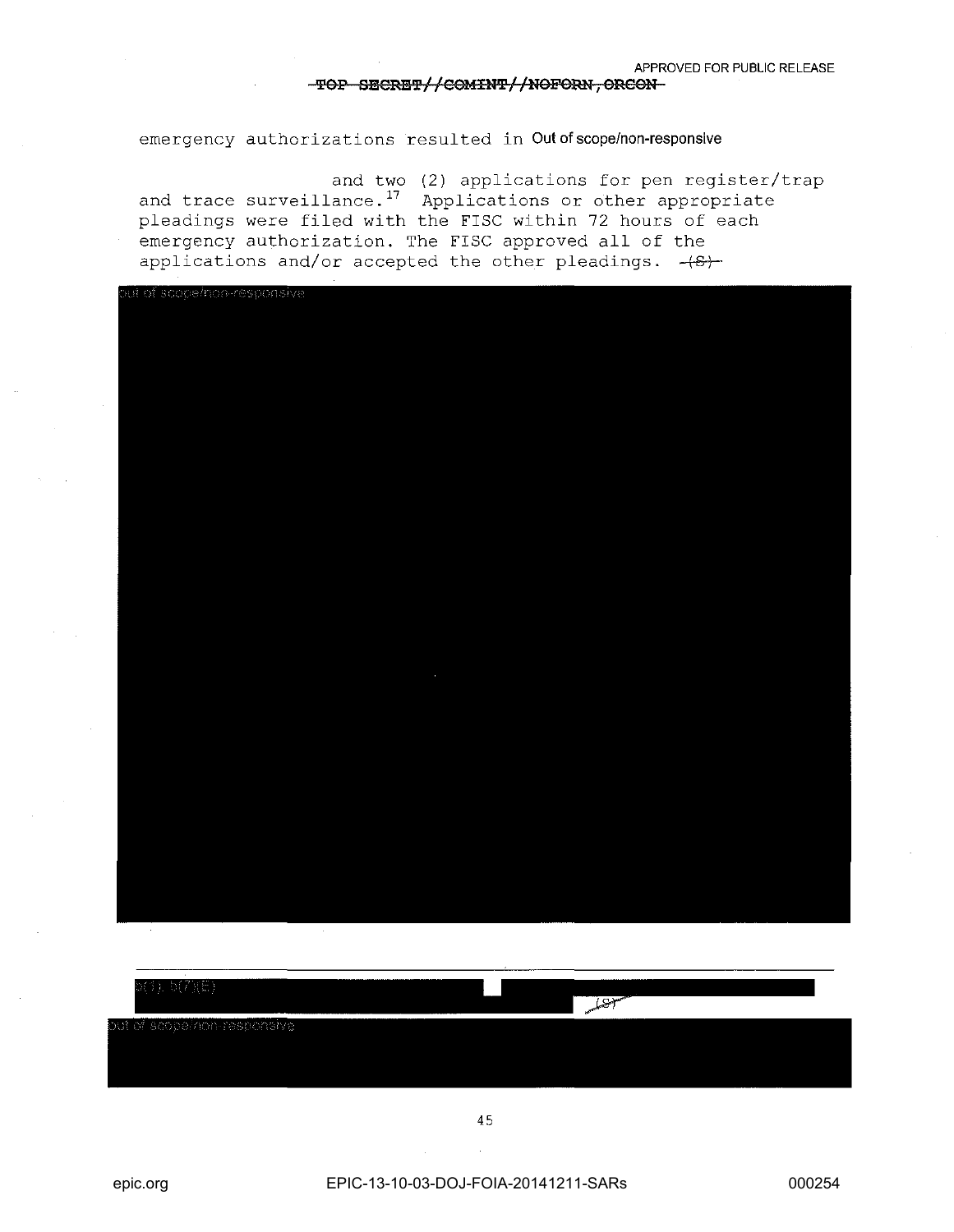Out of scope/non-responsive

### **G. Pen Register/Trap and Trace Surveillance** (U)

During this reporting period, the United States filed **110**  applications with the FISC seeking authorization for the FBI and/or the NSA to conduct pen register/trap and trace surveillance pursuant to 50 U.S.C. §§ 1841-1846, as amended. In these **110** applications, at least **23** United States persons were the targets of pen register/trap and trace surveillance. The FISC denied **no** applications during this reporting period. **Four orders** authorizing pen register/trap and trace surveillance were **modified** by the FISC.  $+S$ 

Out of scope/non-responsive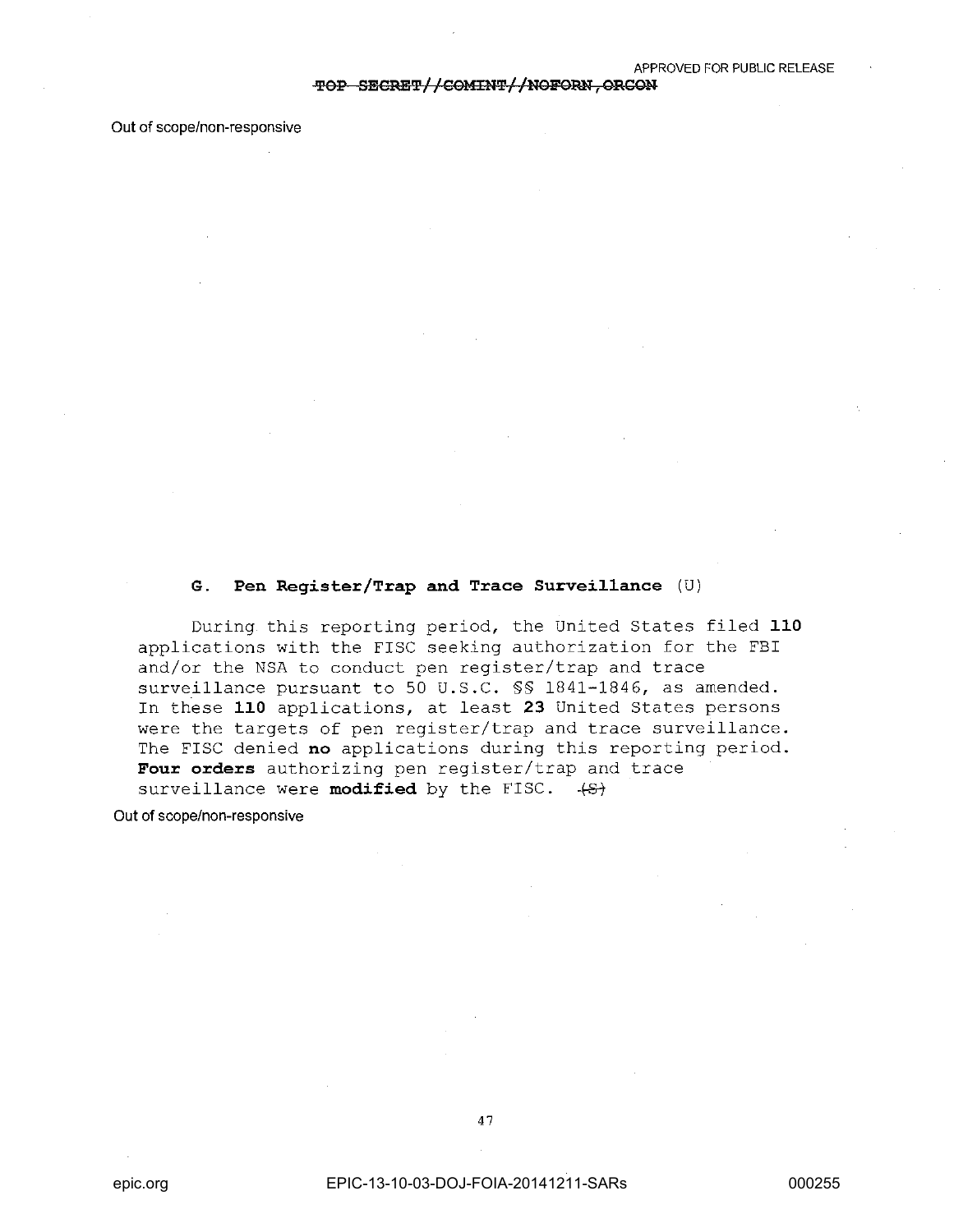## TOP SECRET//COMINT//NOFORN, ORCON

C. **Update to Incidents Reported in 07-1** (U) Out of scope/non-responsive

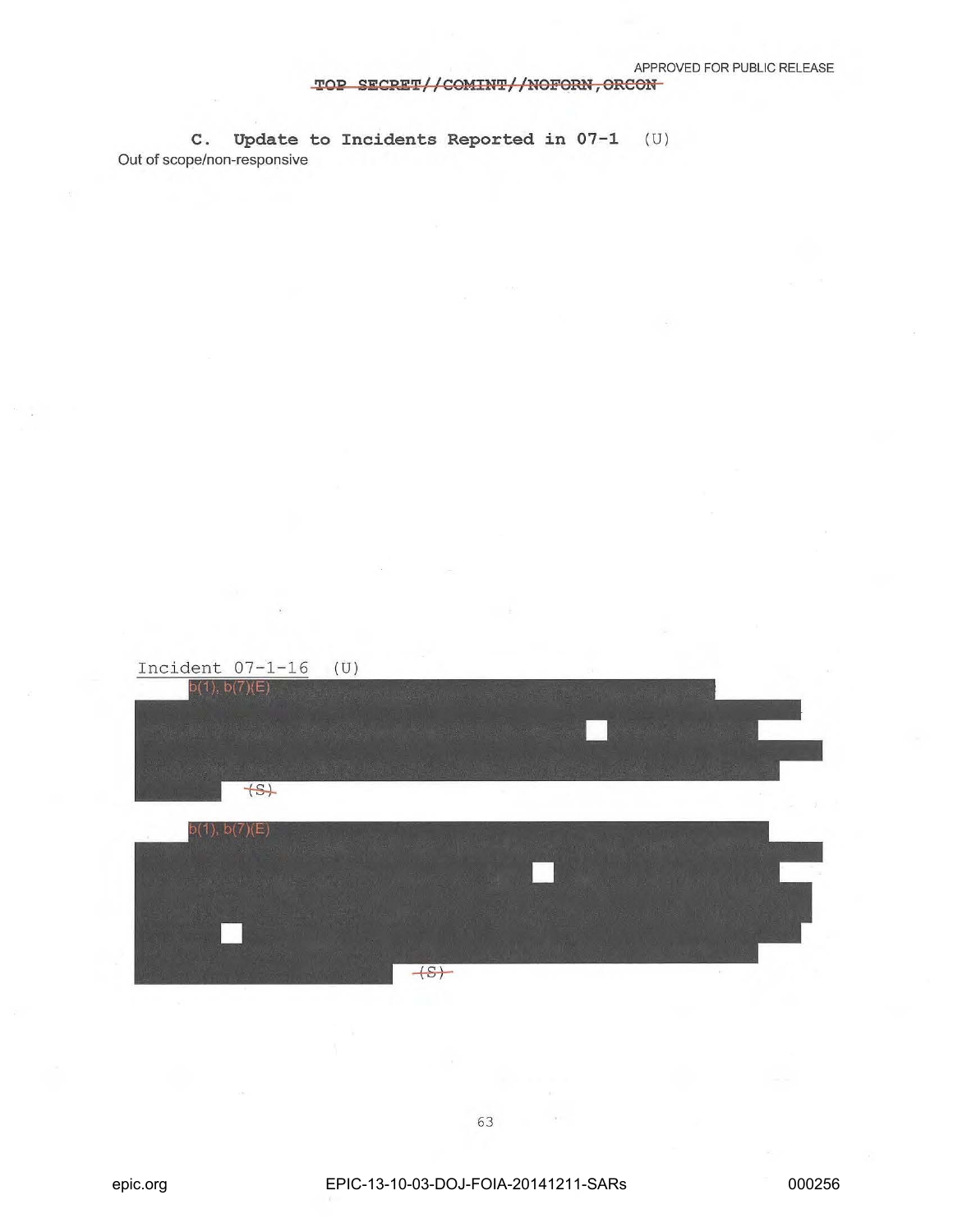## TOP SECRET//<del>COMINT//NOFORN, ORCON</del>

## **Out of** scope/non-responsive

 $\mathcal{L}_{\mathrm{in}}$ 



## **Out of** scope/non-responsive

70